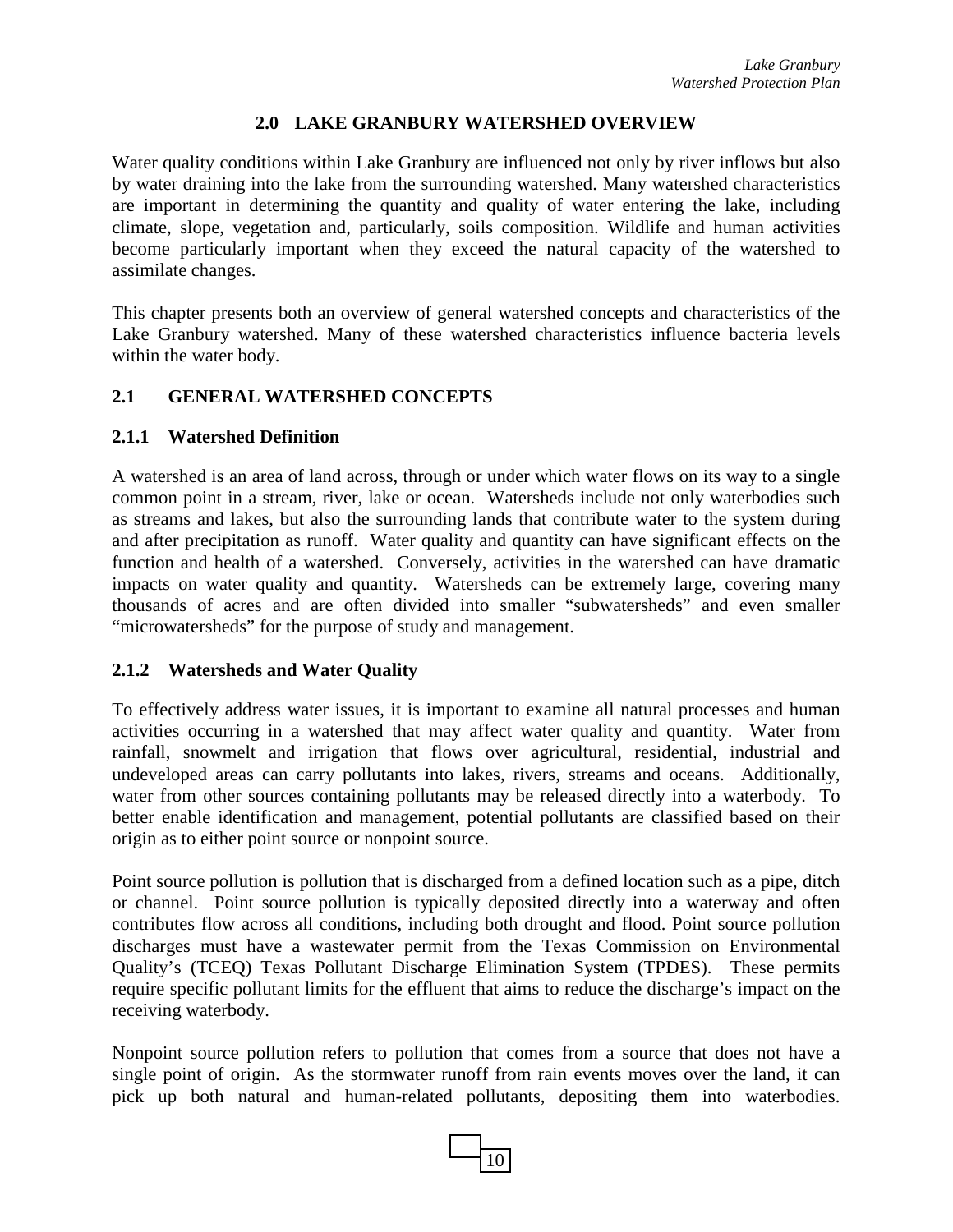Ultimately, the types and amounts of pollutants entering a waterbody will determine the quality of water it contains and whether it is suitable for use for activities such as irrigation, fishing, swimming or drinking.

## **2.1.3 Watershed Approach to Improve Water Quality**

This Lake Granbury Watershed Protection Plan was developed using a watershed-based approach. Because watersheds are determined by the topography of the landscape rather than political boundaries, watersheds often cross municipal, county and state boundaries. By using a watershed perspective, all potential sources of pollution entering a waterbody can be identified and evaluated.

Additionally, a watershed approach allows for all stakeholders in the watershed to be involved in the process. A watershed stakeholder is anyone who lives, works or engages in recreation in the watershed. They have a direct interest in the quality of the watershed and will be affected by planned efforts to address water quality issues. Municipalities, individuals, groups and organizations within a watershed can become involved as stakeholders in initiatives to protect and improve local water quality. Stakeholder involvement is critical for selecting, designing and implementing management measures to successfully improve water quality.

# **2.2 LAKE GRANBURY WATERSHED INVENTORY**

The Lake Granbury watershed lies within the larger Brazos River Basin, which in total drains 44,000 square miles of Texas from the New Mexico Border near Lubbock across the State to its point of discharge into the Gulf of Mexico near Freeport. Areas contributing drainage to Lake Granbury include Possum Kingdom Lake's watershed of 14,030 square miles and a drainage area below Possum Kingdom Lake of 2,138 square miles. This area below Possum Kingdom Lake is Lake Granbury's watershed considered in this WPP project and includes all or portions of Erath, Hood, Palo Pinto and Parker counties. The total capacity of Lake Granbury is 136,823 ac-ft. For the purpose of this study and given the nature of the bacteria problem to be isolated in the immediate vicinity of the lake, stakeholders chose to evaluate a two-mile radius from the lake in great detail (Figure 1).

## **2.2.1 Water Resources**

The watershed overlies the Trinity Aquifer which is a water-bearing geologic formation. The Trinity Aquifer is classified by the Texas Water Development Board (TWDB) as a major aquifer and furnishes small to moderate amounts of groundwater to entities in 17 counties. Hood County is in the recharge zone of the aquifer where development has resulted in significant declines in the water table.

Lake Granbury plays a major role in the watershed and supplies water for approximately 75,000 people in Hood and Johnson counties. Generally, its water quality is sufficient for agricultural uses, but elevated salinities caused by brine springs in the upper portion of the Brazos River basin require advanced treatment for municipal and most industrial uses.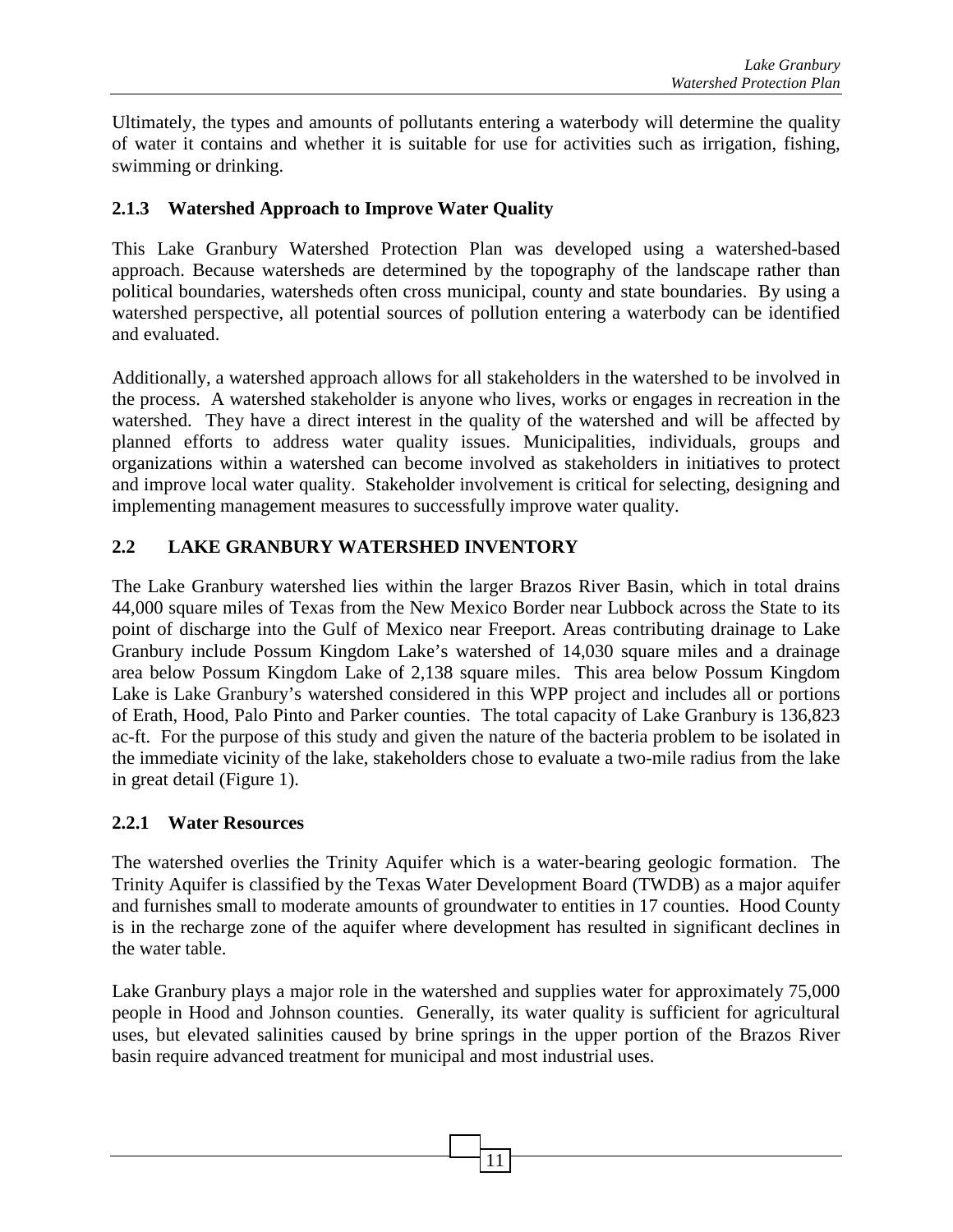

**Figure 1. Lake Granbury watershed and 2-mile radius**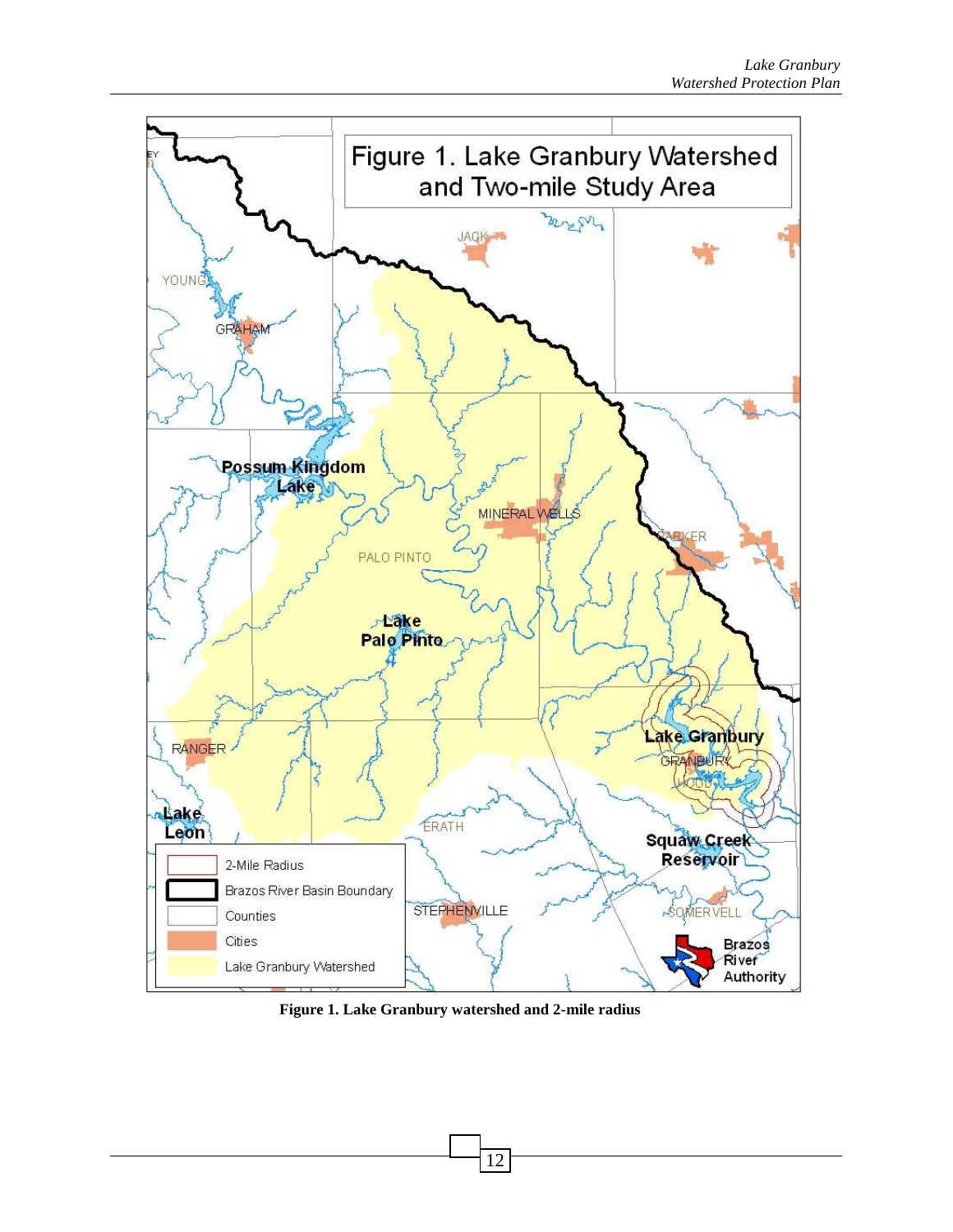## **2.2.2 Soils**

Soils across the watershed are highly varied (Figure 2 and Figure 3) and tend to require significant planning or modification for the installation and proper function of traditional on-site sewage facilities (OSSFs, OWTFs or septic systems). Evaluation of soil characteristics assisted stakeholders in assessment of land use and potential bacteria sources (see subsequent chapters).



**Figure 2. Major soil associations near Lake Granbury**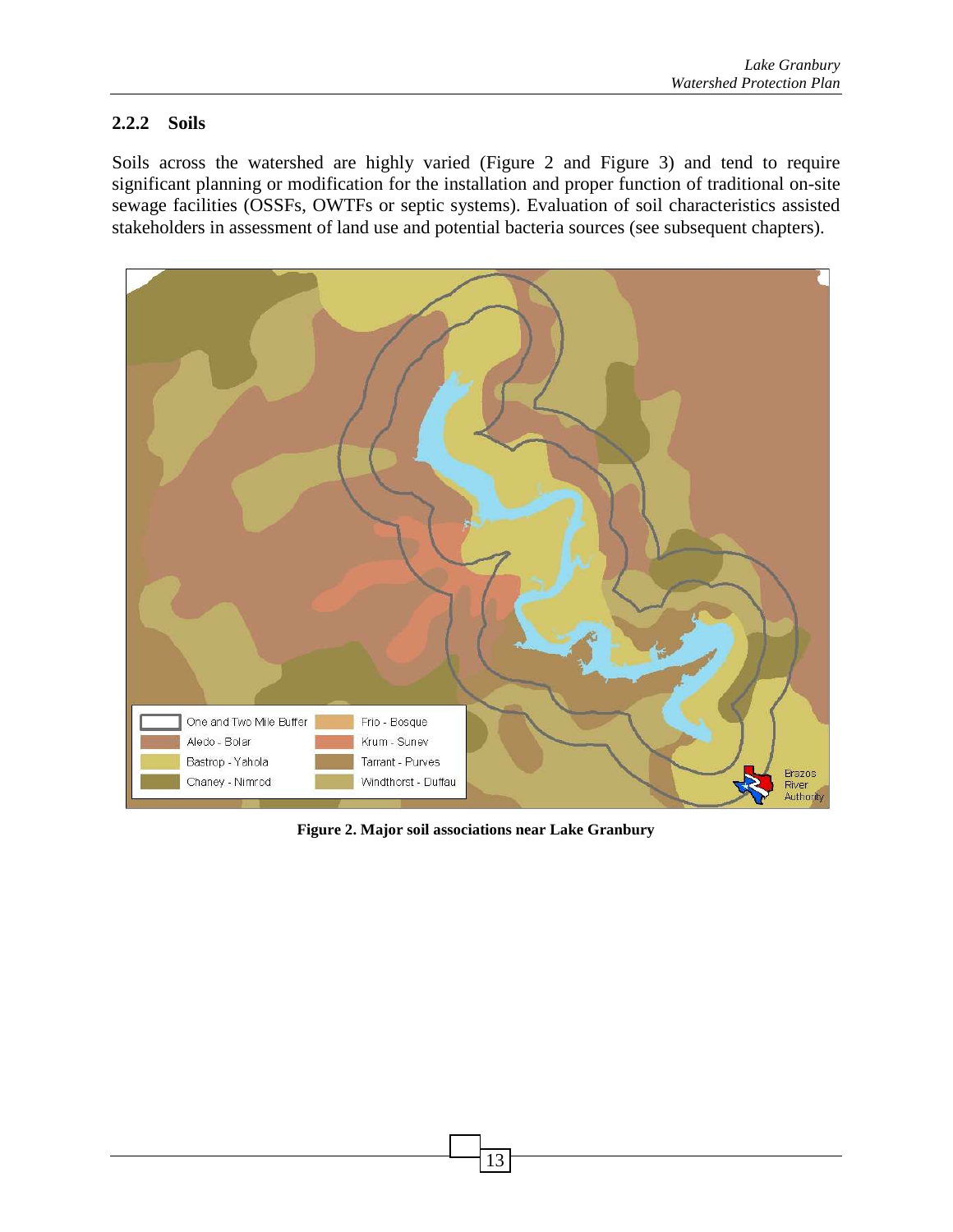

**Figure 3. Hood and Parker County Individual Soil Types**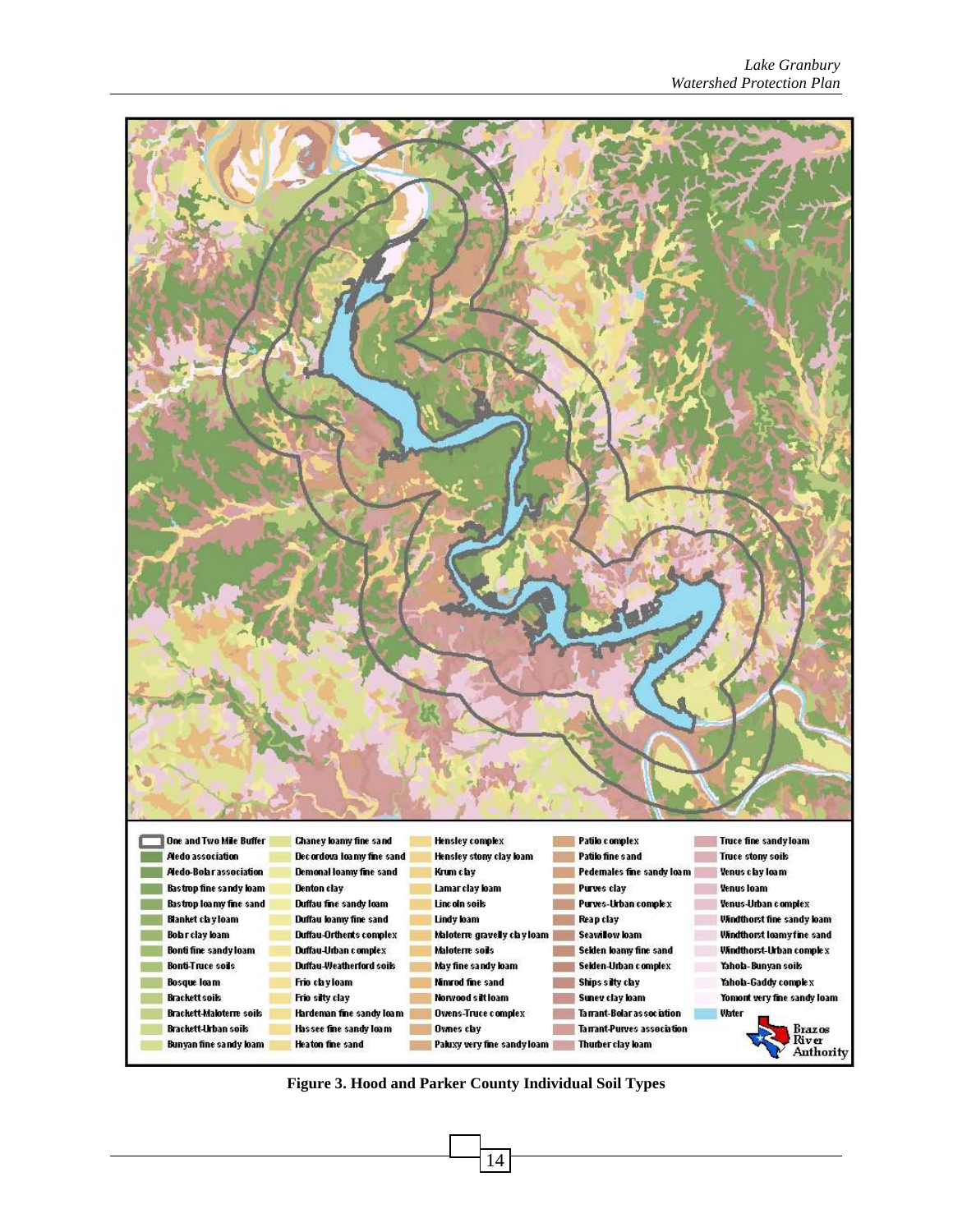# **2.2.3 Climate**

The rainfall and temperature patterns in the watershed are typical and characteristic of the Cross Timbers ecoregion. These rainfall and temperature patterns have influence on bacteria levels in the watershed and receiving water bodies.

The amount of rainfall in the watershed varies considerably from year to year, but the average annual rainfall is approximately 34.7 inches (Table 4). In exceptionally wet years, much of the rain comes within short periods and causes excessive runoff; these events have high potential to cause overflows in sewage systems leading to migration of bacteria into water bodies. Additionally, runoff from these events flush accumulated organic material, including fecal matter, from terrestrial natural areas into water bodies. Sources of bacteria near a drainage pathway or a water body (for example feral hog rooting areas or lake-side developments with septic systems and pets) have greater potential to contribute bacteria to the water body compared to sources that are distant from drainage pathways.

Temperature changes are rapid, especially in winter and early spring when cold, dry polar air replaces warm, moist tropical air. Periods of cold weather are short and occur mostly in January; fair, mild weather is frequent. High daytime temperatures prevail for a long period in the summer when the maximum temperature reaches or exceeds 90°F daily. July is the hottest month with an average daily maximum temperature of 95°F. The high temperatures of summer are associated with fair skies, westerly winds and low humidity.

High ambient air temperatures with associated fair skies cause high water temperatures that are conducive to bacteria viability in the canals.

## **2.2.4 Ecology, Wildlife and Vegetation**

The Lake Granbury watershed is located within the Osage Plains section of the Central Lowlands physiographic province. Topographic elevations range from about 600 to 1,600 feet above sea level for a total relief of 1,000 feet. In general, the land surface is gently rolling to semi-level. Prominent northeast sloping escarpments are formed by limestones and sandstones.

The ecology of the watershed reflects a history of negative disturbances including improper grazing procedures, soil erosion, lowered water tables in some areas, declining native grasslands and altered river ecosystems. The historic tall and mid-grass prairies have become a mesquiteshort grass savanna.

Animals native to the area include white-tailed deer, beaver, bobcat, coyote, fox, skunk, raccoon, skunk, squirrel, turkey and a diverse array of small mammals and birds. In addition, feral hog populations in the area are believed to be significant and on the rise.

All rivers and streams in the Lake Granbury watershed are typical prairie stream ecosystems characterized by extreme fluctuations in water level. The native fish fauna are adapted to the variable flow regimes and extremes.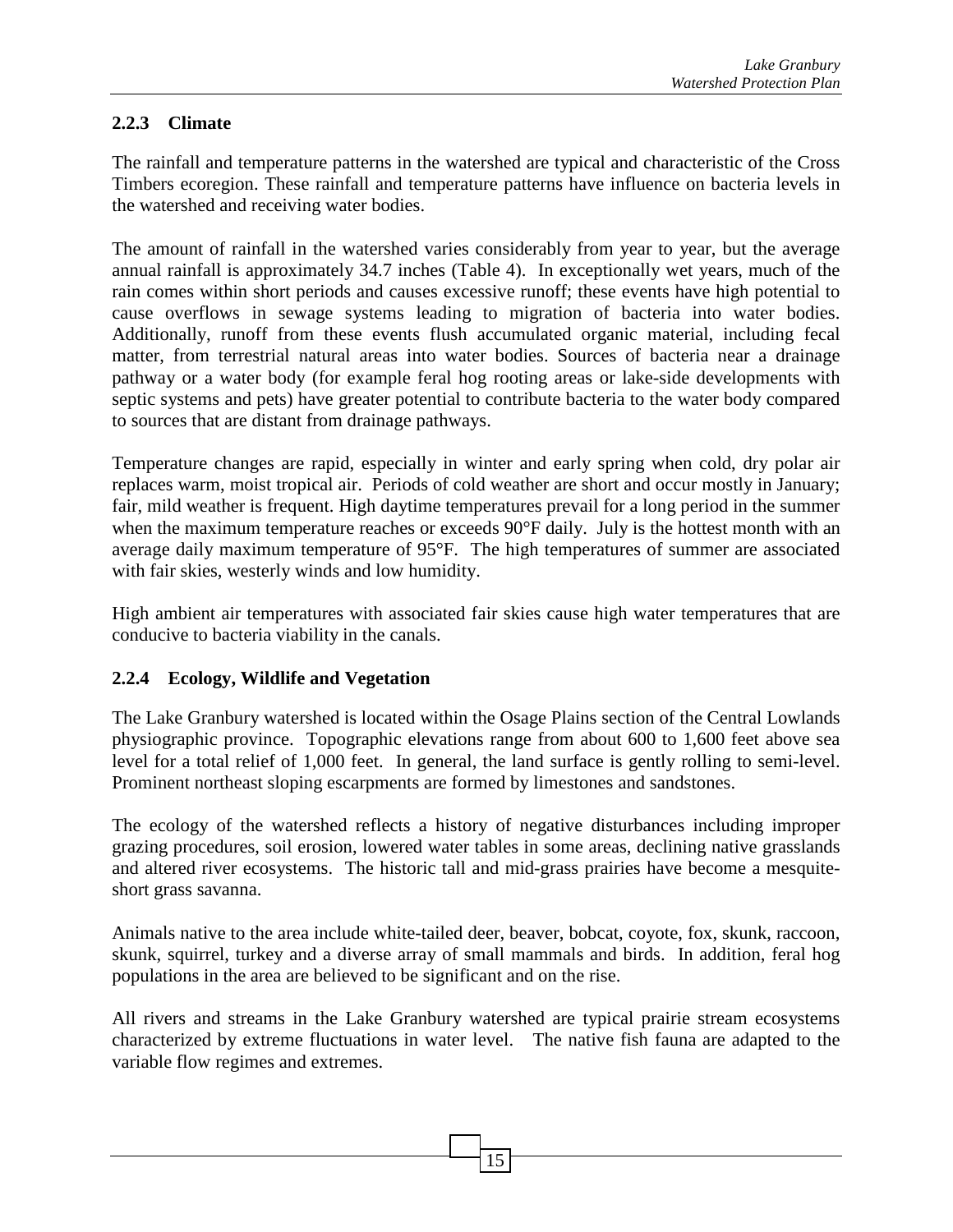Lake Granbury supports fish species not typical of streams, including common carp, gizzard shad, warmouth, bluegill sunfish, longear sunfish, largemouth bass, white bass, spotted bass, striped bass, white crappie, flathead catfish and walleye.

The watershed, in addition to the remainder of the Cross Timbers, is important to migratory and winter waterfowl. During the migratory season, ducks and coots are distributed throughout the watershed wherever there are ponds or natural wetlands. Many species of migrating shorebirds, raptors, Neotropical songbirds and other birds stop over in the watershed to feed and rest.

At least 30 species of amphibians, reptiles and mammals are known to inhabit the watershed. Many of these species are aquatic or semi-aquatic. All toads require aquatic habitats to reproduce. A number of snakes known in the watershed are restricted to riparian habitats, including the copperhead, the western ribbon snake, the eastern coral snake and the Brazos water snake.

The golden-cheeked warbler is currently on the Federal list of endangered species and its known range includes the Lake Granbury watershed. The most significant threat to the existence of the warbler is the loss and fragmentation of habitat due to clearing of oak-juniper woodlands and brood parasitism by brown-headed cowbirds. The golden-cheeked warbler breeds exclusively in Texas, are present from early March to late August and winters from southern Mexico to Nicaragua.

The Brazos water snake is mostly aquatic, non-venomous and found only in north central Texas along the Brazos River system. Due to its limited range, it is considered to be a threatened species in the state of Texas. An adult snake can range from 16-32 inches in length. Its dorsal color ranges from brown to olive with two longitudinal rows of brown spots on each side of its body that creates the look of stripes, while the ventral surface is pink to orange with one row of dark spots on each side of the belly.

The original vegetation was tallgrass prairie in the upland areas and elm, pecan and hackberry in riparian areas, where deeper soils have developed in floodplain deposits or where the underlying clays have been exposed by limestone erosion. The invasive species Ashe juniper and, to a lesser extent, honey mesquite have increased since settlement. Cross Timbers grasses include big bluestem, yellow Indiangrass, little bluestem, hairy grama, Texas wintergrass, sideoats grama and Texas cupgrass. Present land uses include grazing on ridges with shallow soils and farming of corn, grain sorghum and wheat on the deeper soils on the flats.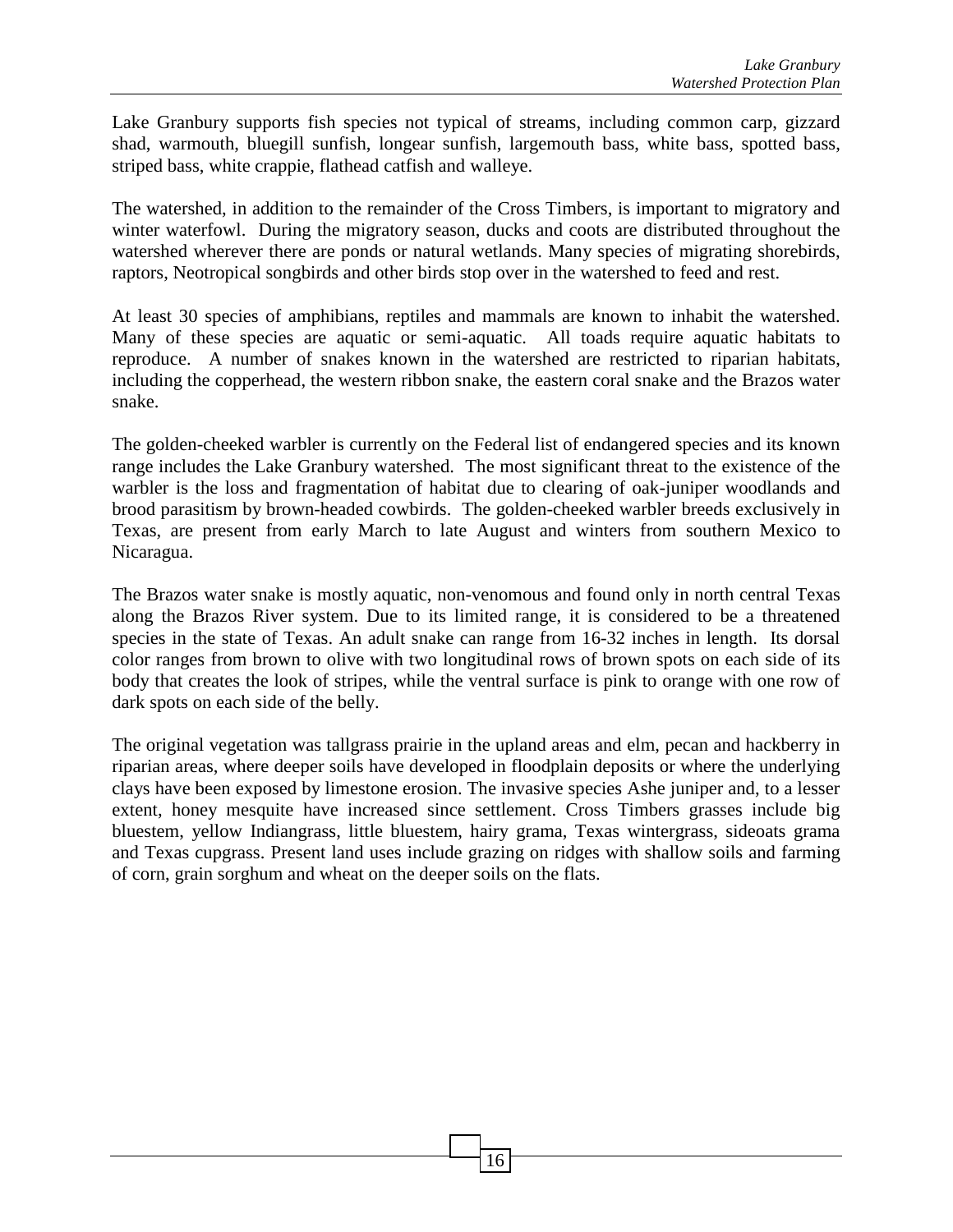|                                               | Table 4. Monthly Temperature, Precipitation and Evaporation of the Lake Granbury Watershed |      |      |       |      |       |       |       |      |      |            |      |        |
|-----------------------------------------------|--------------------------------------------------------------------------------------------|------|------|-------|------|-------|-------|-------|------|------|------------|------|--------|
|                                               | Jan                                                                                        | Feb  | Mar  | Apr   | May  | Jun   | Jul   | Aug   | Sep  | Oct  | <b>Nov</b> | Dec  | Annual |
| Temperature Data (1971-2000)                  |                                                                                            |      |      |       |      |       |       |       |      |      |            |      |        |
| Mean Minimum<br>Temperature $(^{\circ}F)$     | 29.0                                                                                       | 33.9 | 41.3 | 49.6  | 59.5 | 67.4  | 71.3  | 70.1  | 62.8 | 51.4 | 40.4       | 31.7 | 50.7   |
| Mean Maximum<br>Temperature (°F)              | 54.2                                                                                       | 59.5 | 67.8 | 75.8  | 82.7 | 90.1  | 95.2  | 95.2  | 88.0 | 78.1 | 65.6       | 56.9 | 75.8   |
| Mean<br>Temperature (°F)                      | 41.6                                                                                       | 46.7 | 54.6 | 62.7  | 71.1 | 78.8  | 83.3  | 82.7  | 75.4 | 64.8 | 53.0       | 44.3 | 63.3   |
| Precipitation $(1940 – 2000)$                 |                                                                                            |      |      |       |      |       |       |       |      |      |            |      |        |
| Total<br>Minimum<br>Precipitation<br>(inches) | 0.01                                                                                       | 0.11 | 0.38 | 0.29  | 1.19 | 0.11  | 0.00  | 0.00  | 0.26 | 0.04 | 0.24       | 0.03 | 19.40  |
| Maximum Total<br>Precipitation                | 5.05                                                                                       | 7.93 | 6.89 | 11.72 | 9.85 | 10.73 | 5.97  | 7.30  | 7.27 | 9.79 | 8.35       | 9.78 | 52.20  |
| (inches)<br>Total<br>Mean<br>Precipitation    | 1.79                                                                                       | 2.40 | 2.50 | 3.53  | 4.50 | 3.47  | 2.13  | 2.29  | 3.01 | 3.34 | 2.44       | 2.26 | 33.65  |
| (inches)<br>Evaporation $(1954 - 2004)$       |                                                                                            |      |      |       |      |       |       |       |      |      |            |      |        |
| Minimum<br>Total                              |                                                                                            |      |      |       |      |       |       |       |      |      |            |      |        |
| Evaporation<br>(inches)                       | 1.03                                                                                       | 1.36 | 2.66 | 3.03  | 3.49 | 4.39  | 5.78  | 5.46  | 3.47 | 3.05 | 2.14       | 1.47 | 43.49  |
| Maximum Total<br>Evaporation                  | 3.66                                                                                       | 4.47 | 5.75 | 6.19  | 7.08 | 9.58  | 11.41 | 11.42 | 9.26 | 6.56 | 4.92       | 3.53 | 78.64  |
| (inches)<br>Total<br>Mean                     |                                                                                            |      |      |       |      |       |       |       |      |      |            |      |        |
| Evaporation<br>(inches)                       | 2.06                                                                                       | 2.46 | 4.04 | 4.84  | 5.05 | 6.84  | 8.38  | 7.84  | 5.96 | 4.73 | 3.14       | 2.29 | 57.63  |

Source: Temperature – National Climatic Data Center, Ashville, North Carolina; Precipitation and Evaporation – Texas Water Development Board, Austin, TX

17